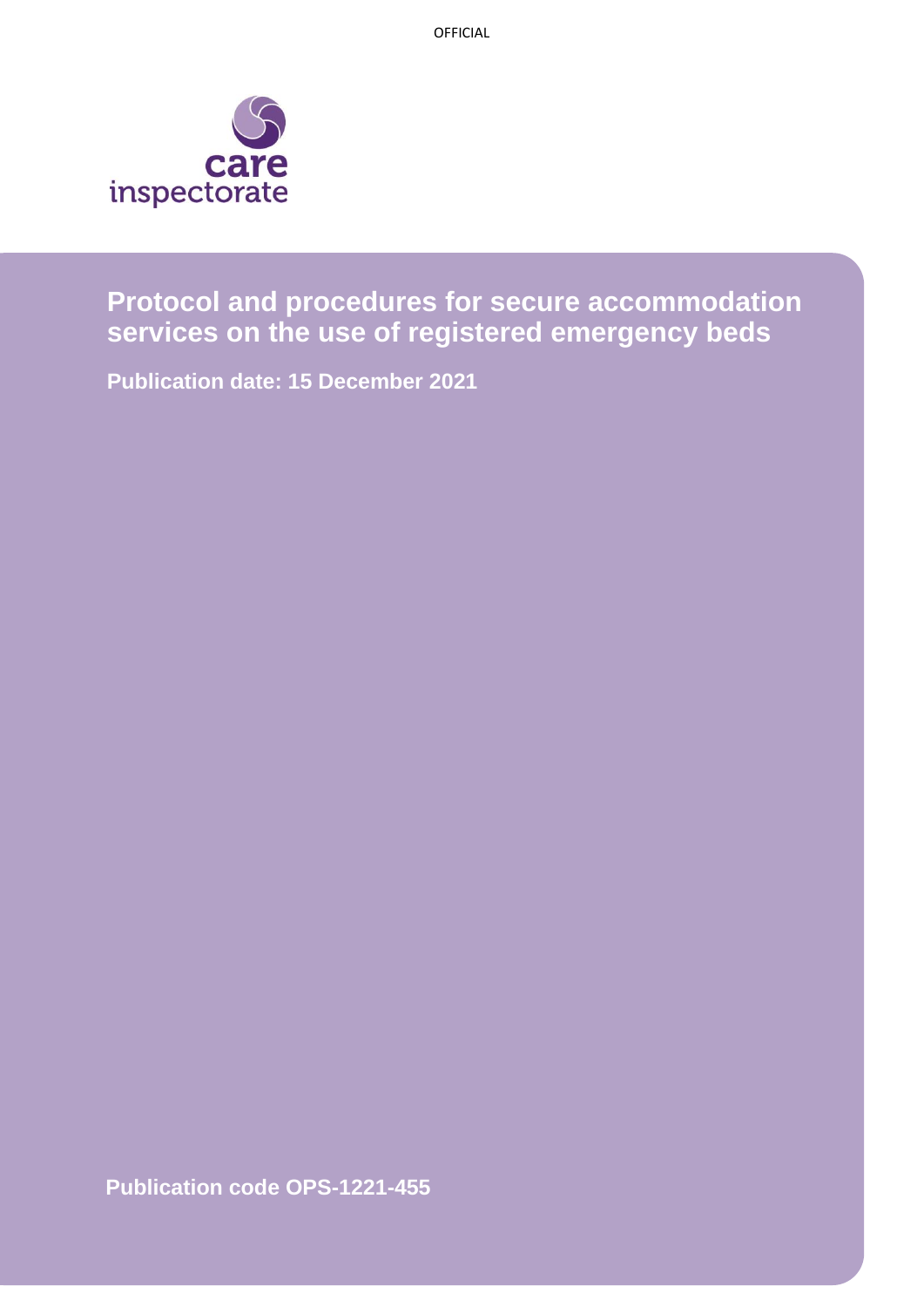## **Protocol and procedures for secure accommodation services on the use of registered emergency beds**

#### **1. Introduction**

Secure accommodation services were deemed registered with the Care Commission in 2002 and most existing services possessed what was, and remains, colloquially described as an 'emergency bed'. This 'emergency bed' is a single secure bedroom which is not an integral part of one of the secure houses. It may be located close to the reception area, for example, or in another part of the service's campus.

Across the sector emergency bedrooms are used infrequently and for short periods. Circumstances where the bedroom may be used include when the presenting behaviours of a young person are too unsettled for them to be in a shared house.

A bedroom may also sometimes be used when a service is full, but may have an impending vacancy, and a previous resident needs to be returned urgently to a secure setting. Whilst in these circumstances the young person is usually "attached" to a house and only sleeps in the bedroom, the other scenario detailed above would be classed as a young person experiencing single separation.

This protocol is designed to ensure consistent practice, expectations and outcomes around the use of these 'emergency beds.'

Providers should also take into account the Health and Social Care Standards and National Secure Care Standards in all considerations of emergency bed placements.

- **2. Principles of use of a secure accommodation service emergency bedroom**
- Services should always operate within their conditions of registration and the maximum number of children and young people detailed on their registration certificate.
- Services may only use an additional bedroom on an emergency basis if their conditions of registration specifically allow this.
- The use of an emergency bed placement, over and above the standard maximum occupancy number on a service's conditions of registration, should be viewed as a very unusual occurrence. It should never be used as a method of managing admissions and/or capacity in either individual services or the secure sector.
- The aims and objectives of services that may use emergency bed placements should contain comprehensive criteria for the use of that placement.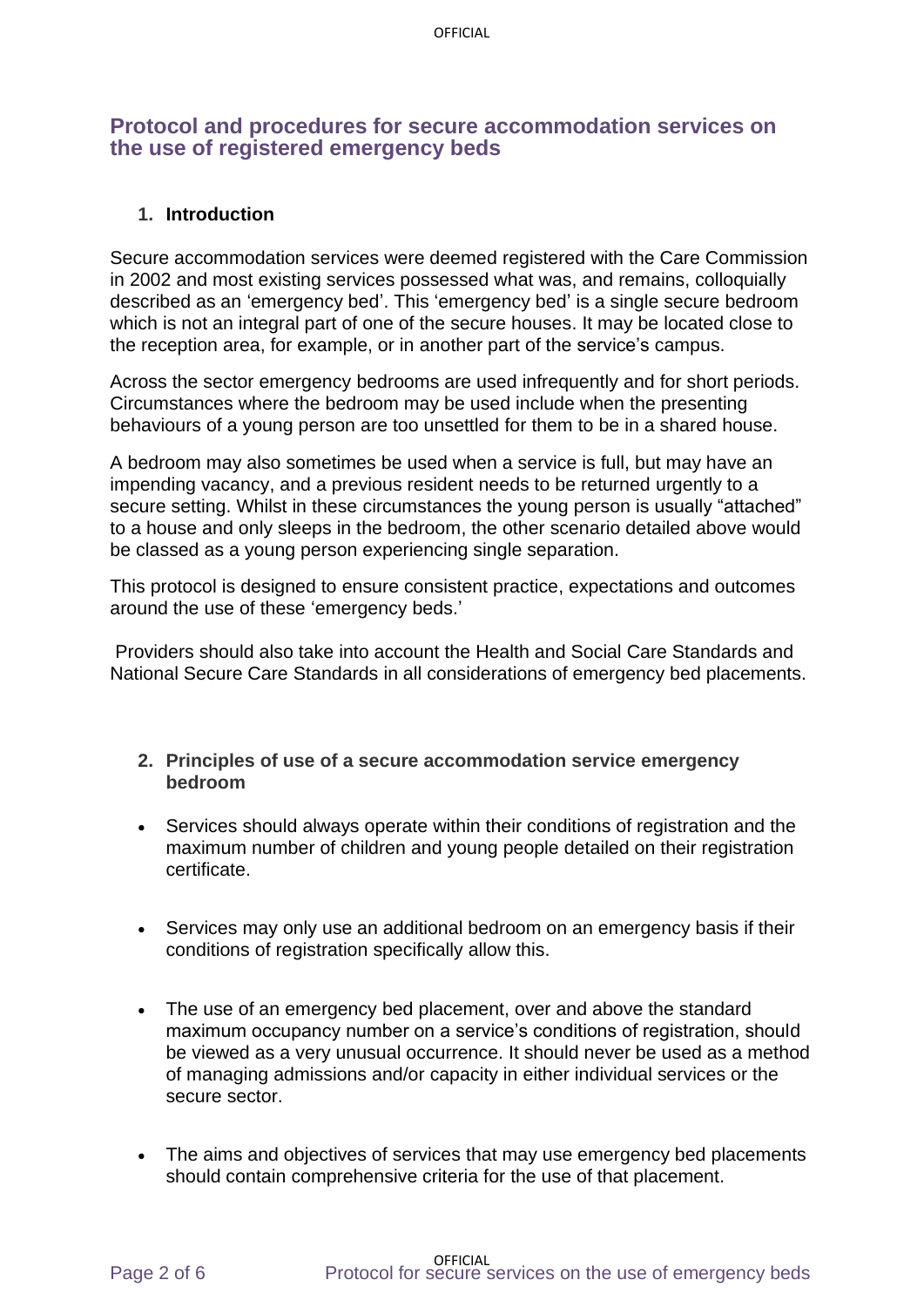- Emergency bed placements may only be used for a maximum of 72 hours. Services may extend this for a further 48 hours in highly exceptional circumstances, where it can be evidenced that this extension benefits the young person's wellbeing and immediate safety, against all other available care planning options.
- The notification process detailed in the protocol does not indicate 'approval' by the Care Inspectorate of any specific placement or use of the 'emergency bedroom'. It provides a degree of assurance to the regulator that the use of the bedroom meets the protocol parameters. It is the provider's responsibility to assess, on each and every specific occasion, whether the use of the emergency bedroom is a safe and appropriate placement choice.

#### **3. Requirements of secure accommodation services using a registered emergency bed placement**

### **I. Should the emergency bedroom require to be used for an existing young person accommodated in the service it is expected:**

- That the placement agency, carers, and advocates for the young person have been consulted on the need for the bedroom to be used. The placing authority must confirm their knowledge of the location of the bedroom and how care, support and supervision will be provided both during the day and night, throughout the young person's stay.
- That the young person and their family have the arrangements appropriately and sensitively explained in a way which they will understand
- A service assessment is undertaken that concludes that the use of the 72 hour emergency bed placement positively meets the young person's needs. This would include: a full assessment of the needs of the young person and the service's capacity to meet their needs, particularly safety; an assessment of the location of the emergency bed and its suitability for that specific young person; the staffing assessment and needs required to manage both the additional young person in the specific location of the emergency bed and the wider group dynamic.
- The use of the bedroom should be notified to the Care Inspectorate through the eforms system under the heading of incidents.
- Should the use of the emergency bed placement be required for a further 48 hours, after the initial 72-hour placement, the provider must submit a further notification to the Care Inspectorate updating the previous confirmations and assessments from the initial notification.
- Throughout the period that the emergency bed is being used the provider must ensure there are formal internal review arrangements of the young person's welfare and initial assessment. Should the use of the emergency bed extend to over 72 hours a formal external review must be held.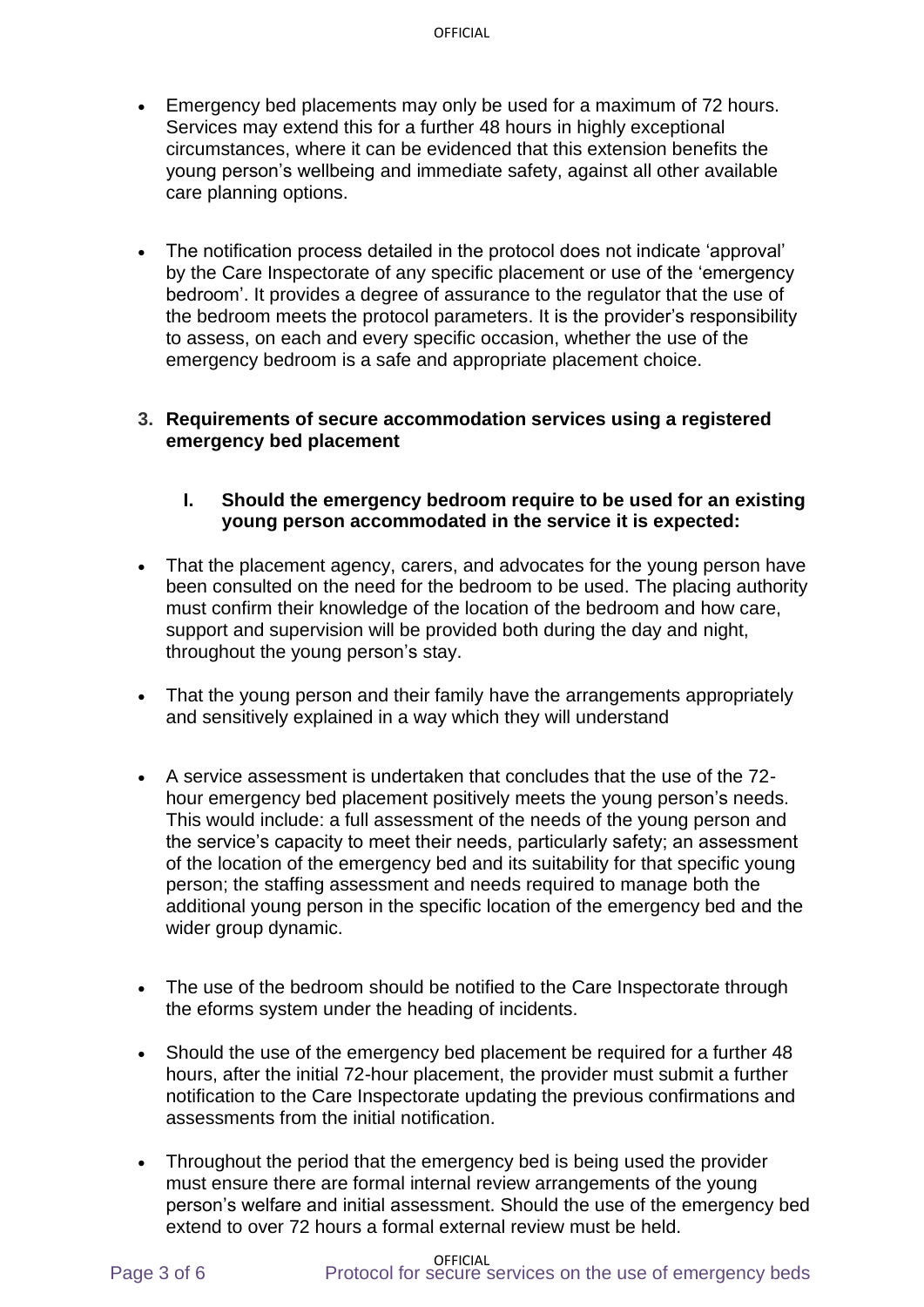- No further extensions to the use of an emergency bed placement should take place. Should the use of the emergency bed placement extend past five days services will be in breach of their conditions of registration.
	- **II. Before accepting an emergency bed placement request, the service must notify the Care Inspectorate on every occasion. It is expected the service will have available, and confirm in the notification:**
- Written confirmation from the placing authority that they are aware that the bed placement being offered is for the purposes of an emergency. The placing authority must confirm their knowledge of the location of the bedroom and how care, support and supervision will be provided, both during the day and night, throughout the young person's stay.
- That the young person and their family have the arrangements appropriately and sensitively explained in a way which they will understand.
- Written confirmation from the placing authority of their actions to find/develop alternative provision to the use of the emergency secure bed placement that is being requested. The service must be able to evidence prior to admission that the placement is being made with an initial short-term intention. It is important before the use of any emergency bed placement that both the placing authority and the registered provider are clear about the next steps for the young person.
- Written confirmation from the placing authority that the emergency bed placement is for a maximum period of 72 hours. This should include details of the planned service/ support package that the young person will move to following the 72-hour emergency bed placement.
- A service assessment that concludes that the use of the 72-hour emergency bed placement positively meets the young person's needs and does not/ will not impact on other young people resident. This would include: a full assessment of the needs of the young person and the service's capacity to meet their needs, particularly safety; the needs of other young people in the service and the impact of an additional young person on the -existing resident group; an assessment of the location of the emergency bed and it's suitability for that specific- young person; the staffing assessment and needs required to manage both the additional young person in the specific location of the emergency bed and the wider group dynamic.
- This should be notified to the Care Inspectorate through the eforms system under the heading of incidents.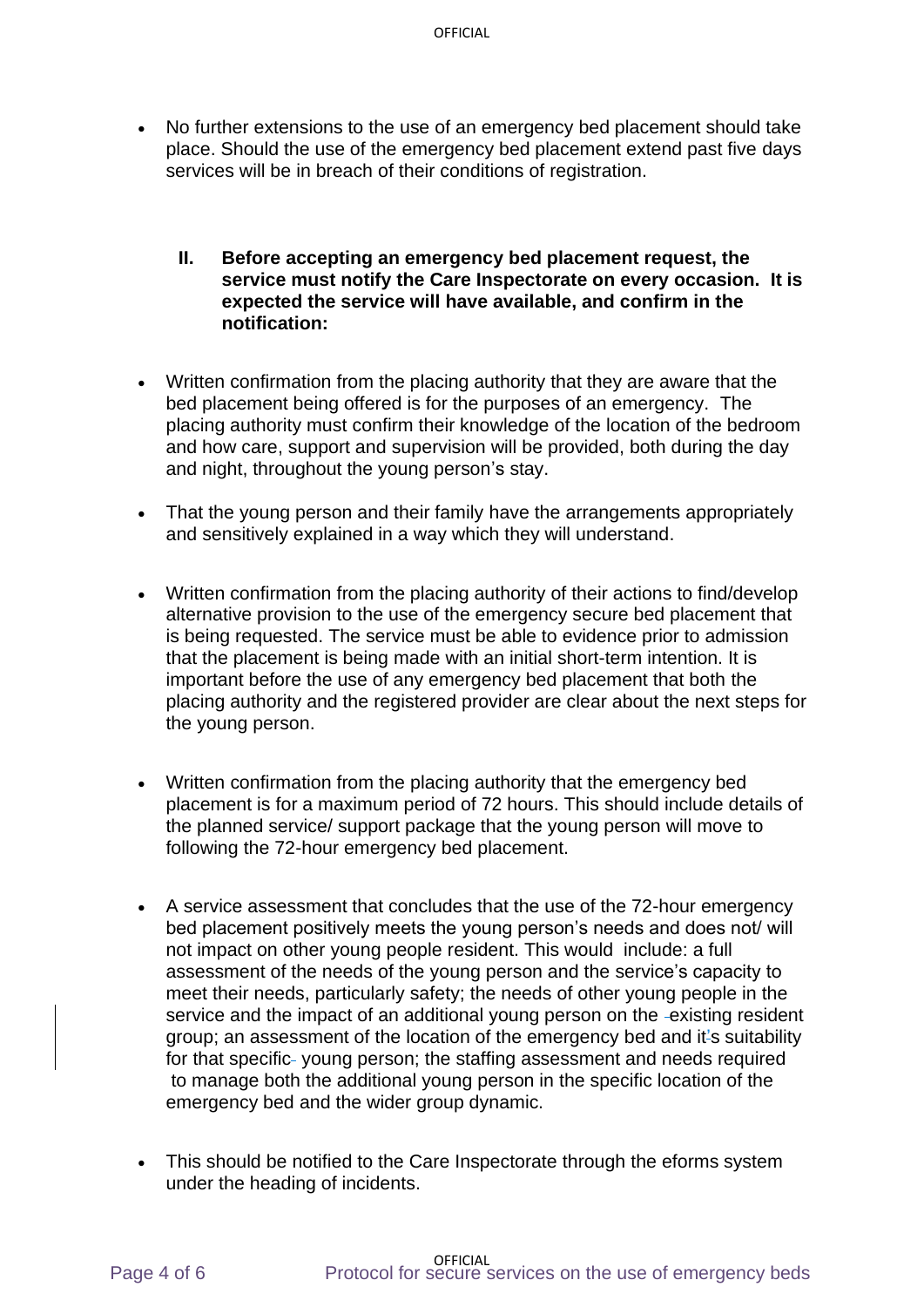- Should the use of the emergency bed placement be required for a further 48 hours, after the initial 72-hour placement, the provider must submit a further notification to the Care Inspectorate updating the previous confirmations and assessments from the initial notification.
- Throughout the period that the emergency bed is being used the provider must ensure there are formal internal review arrangements of the young person's welfare and initial assessment. A formal external review must be held within the 72 hours.
- No further extensions to the use of an emergency bed placement should take place. Should the use of the emergency bed placement extend past five days services will be in breach of their conditions of registration.